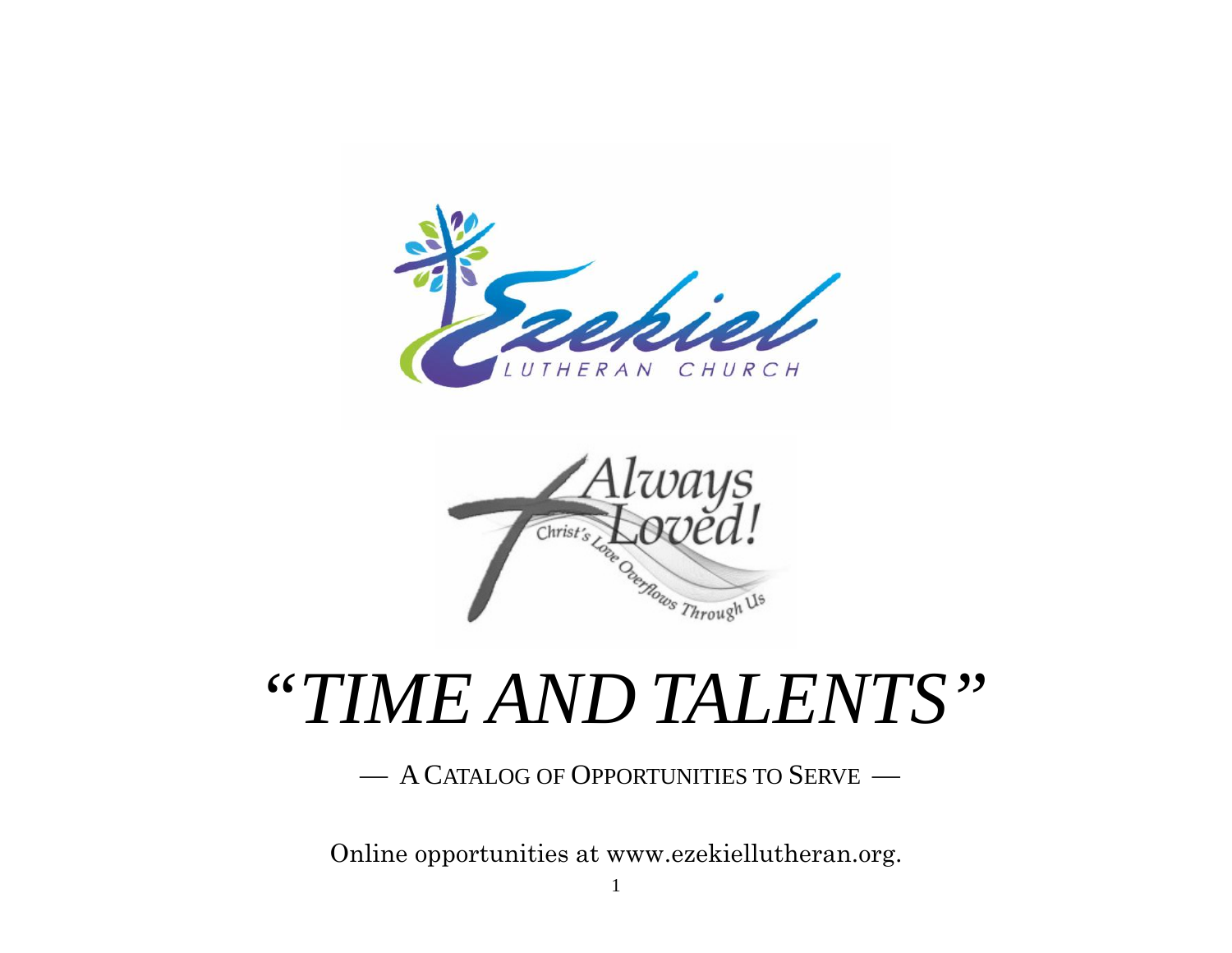## HOW TO USE THIS BOOKLET

This booklet contains brief descriptions of opportunities to serve in and through Ezekiel Lutheran Church. When used in association with the Time and Talent Commitment Card, it will be a valuable tool for helping you find your niche within our overall ministry.

Take a few minutes to review the areas in which you have an interest. The numbers in the left column correspond with the numbers on the commitment card. For each opportunity, the total number of volunteers and the frequency of service and the length of time are indicated as well. Please take these factors into consideration as you make your selection(s).

If you have questions about a particular ministry, please call the church office and ask for the staff person associated with that ministry.

After you have prayerfully considered where God wants you to volunteer at Ezekiel, please check your Time and Talent Commitment Card in the appropriate places and return your card as soon as possible. Cards are available between services at the Welcome Center and always in the church office.

There are two check off areas () () at the beginning of each volunteer opportunity. The card may be used by a family or an individual.

**Dear Ezekiel Member,** 

**The Purpose of Ezekiel Lutheran Church is to** 

- **Invite all to experience Jesus' love,**
- **Worship God together,**
- **Connect as a caring family,**
- **Grow to become more like Jesus, and**
- **Serve the needs of others.**

**The Time and Talent Commitment Card in association with this booklet offers numerous opportunities for you to be engaged in our mission and ministry.** 

**As a follower of Jesus, God calls you to serve. Serving is exciting and rewarding when you are using your God-given spiritual gifts in a ministry that really matters to you. As a staff, we are committed not only to helping you find that place of ministry, but equipping you to serve with excellence.** 

**We ask you to prayerfully consider the areas in which God has uniquely gifted you to serve. Learn something about those areas from this booklet, and then make your choices on your commitment card.** 

**Let us glorify God in all that we do!** 

 **The Stewardship Committee**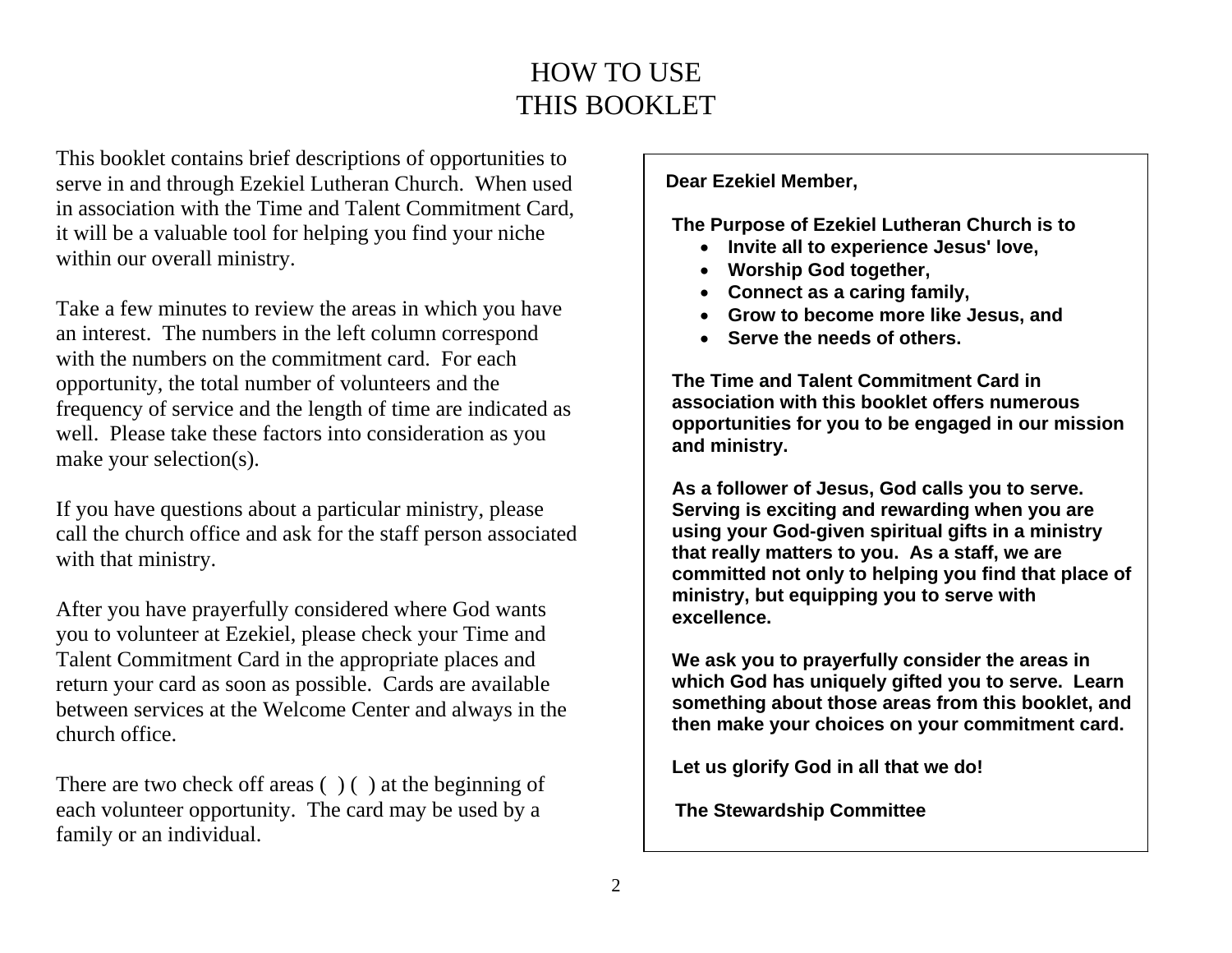## **"Every Member in Ministry"**

|            | <b>INVITE MINISTRY: Membership and Renewal</b> |                                                           |                                  |                                       |                                   |  |  |  |  |
|------------|------------------------------------------------|-----------------------------------------------------------|----------------------------------|---------------------------------------|-----------------------------------|--|--|--|--|
| <b>NUM</b> | <b>MINISTRY</b>                                | <b>DESCRIPTION</b>                                        | # of Volunteers<br><b>Needed</b> | <b>Frequency of</b><br><b>Service</b> | <b>Time Required</b>              |  |  |  |  |
|            | New Member<br>Reception                        | Assist in new member reception                            | No Limit                         | 2 times a year                        | $1\frac{1}{2}$ Hours              |  |  |  |  |
| 2          | <b>Welcome Center</b><br><b>Hosts</b>          | Serve as hosts at welcome/information center on Sunday    | No Limit                         | On Rotation                           | $8:30 - 8:45;$<br>$10:30 - 10:45$ |  |  |  |  |
|            | $G$ reeters $-$<br>8:30am                      | Welcome People as they enter the worship center on Sunday | 2 per service                    | On Rotation                           | $8:00 - 8:30$ am<br>Sunday        |  |  |  |  |
| 4          | $G$ reeters $-$<br>10:45am                     | Welcome People as they enter the worship center on Sunday | 2 per service                    | On Rotation                           | $10:15 - 10:45$ am<br>Sunday      |  |  |  |  |

|    | <b>WORSHIP MINISTRY</b>      |                                                                                                                                                                                                                         |                              |                                            |                                    |  |  |  |  |  |
|----|------------------------------|-------------------------------------------------------------------------------------------------------------------------------------------------------------------------------------------------------------------------|------------------------------|--------------------------------------------|------------------------------------|--|--|--|--|--|
| 5  | Ushers-8:30 am               | Turn on cross lights, assist in seating worshipers at services and<br>special events; distribute and collect bulletins, hymnals, and other<br>materials; collect offering, direct communion                             | 3 in Sanctuary<br>3 in Entry | On rotation,<br>about once a<br>month      | $8:15-9:30$ am<br>Sunday morning   |  |  |  |  |  |
| 6  | Ushers- $10:45$ am           | Assist in seating worshipers at services $\&$ special events; distribute $\&$<br>collect bulletins, hymnals, and other materials; collect offering, direct<br>communion, straighten pews, collect fellowship pad sheets | 6 per service                | On rotation,<br>about once a<br>month      | $10:30-11:50$ am<br>Sunday morning |  |  |  |  |  |
| 7  | Readers-8:30 am              | Read designated scripture passages at service                                                                                                                                                                           | 1 per service                | On rotation,<br>about monthly              | Attend 8:30 am<br>service          |  |  |  |  |  |
| 8  | Readers-10:45<br>am          | Read designated scripture passages at service                                                                                                                                                                           | 1 per service                | On rotation,<br>about monthly              | Attend 10:45 am<br>service         |  |  |  |  |  |
| 9  | Communion<br>Servers-8:30 am | Serve bread or wine during distribution                                                                                                                                                                                 | 5 per service                | On rotation,<br>about every 2-<br>4 months | Attend 8:30 am<br>service          |  |  |  |  |  |
| 10 | Communion<br>Servers-10:45am | Serve bread or wine during distribution                                                                                                                                                                                 | 5 per service                | On rotation,<br>about every 2-<br>4 months | Attend 10:45 am<br>service         |  |  |  |  |  |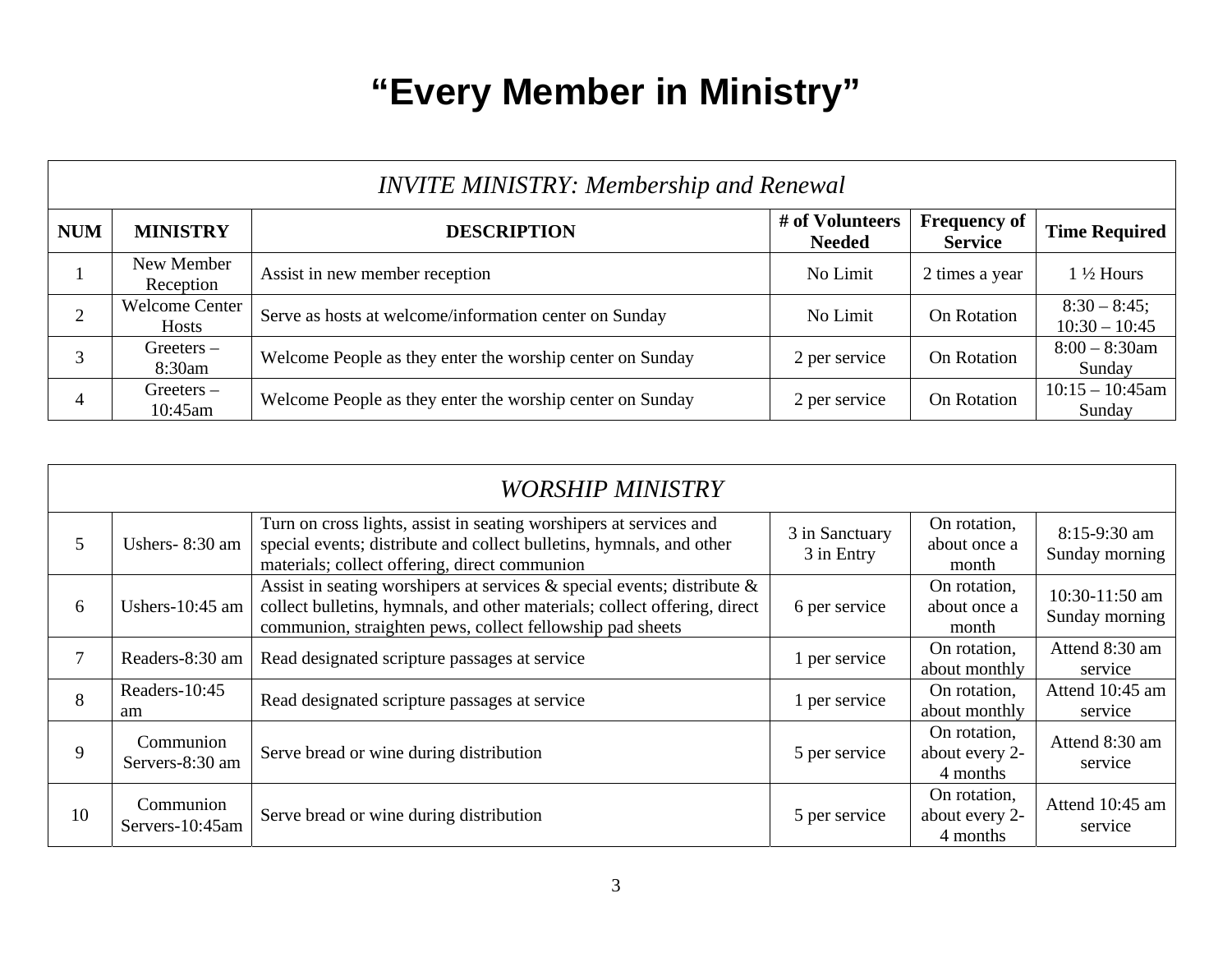| 11 | Sound Tech 8:30<br>am                      | Set up microphones & monitor sound levels during worship. Make<br>audio recording of service & duplicate (for distribution to shut-ins)                                                                                                                                                             | 1 per service | On rotation,<br>about every 2-<br>4 weeks | 8:00-9:45 am<br>Sunday morning                        |
|----|--------------------------------------------|-----------------------------------------------------------------------------------------------------------------------------------------------------------------------------------------------------------------------------------------------------------------------------------------------------|---------------|-------------------------------------------|-------------------------------------------------------|
| 12 | Sound Tech<br>$10:45$ am                   | Help set up microphones & monitor sound levels during worship.<br>Mix band & vocals at Tuesday rehearsal (7-9 p.m.) & on Sunday<br>morning (9:15-11:45 a.m.) Turn off & put away sound equipment.                                                                                                   | 1 per service | On rotation,<br>about every 2-<br>4 weeks | $3\frac{1}{2}$ hours                                  |
| 13 | Sound Tech -<br>Other                      | Sound tech for weddings, funerals, special programs, etc.                                                                                                                                                                                                                                           | 3             | Occasional                                | 1-3 hours                                             |
| 14 | <b>Altar Guild</b>                         | Prepare worship center for Sunday services or special events<br>including altar and baptism area; prepare and clean up materials for<br>communion and baptism; change banners and linens and launder and<br>press as needed. Prep on Saturday; serve on Sunday as agreed with<br>that month's team. | 3-4 per month | On a rotating<br>schedule                 | Saturday 1 hour;<br>Sunday 1.5<br>hours               |
| 15 | Video Recording<br>Tech                    | Mix video/audio feeds directly to tape for showing on local cable TV                                                                                                                                                                                                                                | 1 per week    | On rotation,<br>about once a<br>month     | 8:15-9:30 am<br>OR 10:30-11:45<br>am on Sunday        |
| 16 | Power point<br>Projection Tech<br>$-10:45$ | Raise screen & power-up projection equipment. Run PowerPoint and<br>other video projection sources for 10:45 worship. Lower screen $\&$<br>turn on cross lights. Turn off projector & computer.                                                                                                     | 1 per week    | On rotation,<br>about once a<br>month     | 10:15-11:45 am<br>Sunday morning                      |
| 17 | CD Delivery                                | Deliver CDs and bulletins to members unable to attend services                                                                                                                                                                                                                                      | 1 per week    | On rotation,<br>about monthly             | 1 hour                                                |
| 18 | Van Drivers                                | Drive worshipers from (a) select River Falls retirement communities<br>or (b) University Housing to and from services or special events                                                                                                                                                             | 2 per week    | On rotation,<br>once every 2-3<br>months  | Prior to and after<br>services $({\sim} 2+$<br>hours) |
| 19 | Pew Preparation                            | Straighten hymnals, sharpen pencils, and prepare worship center for<br>Sunday worshipers                                                                                                                                                                                                            | 1-2 per week  | On rotation,<br>about monthly             | About 2 hours                                         |
| 20 | Prayer Chain<br>Telephone or E-<br>mail    | Be part of a group that prays for people                                                                                                                                                                                                                                                            | No Limit      | As needed                                 | As needed                                             |
| 21 | Prayer Team                                | On Sunday mornings, pray for individuals desiring prayer for special<br>needs                                                                                                                                                                                                                       | 15            | As Scheduled                              | $1\frac{1}{2}$ hours                                  |

|    |              | <b>WORSHIP: Music Ministry</b>                           |          |                          |                                        |
|----|--------------|----------------------------------------------------------|----------|--------------------------|----------------------------------------|
| 22 | Senior Choir | Adult choir. Sings for Sunday services or special events | No Limit | 2-3 Sundays<br>per month | Rehearse<br>Wednesdays at<br>$7:15$ pm |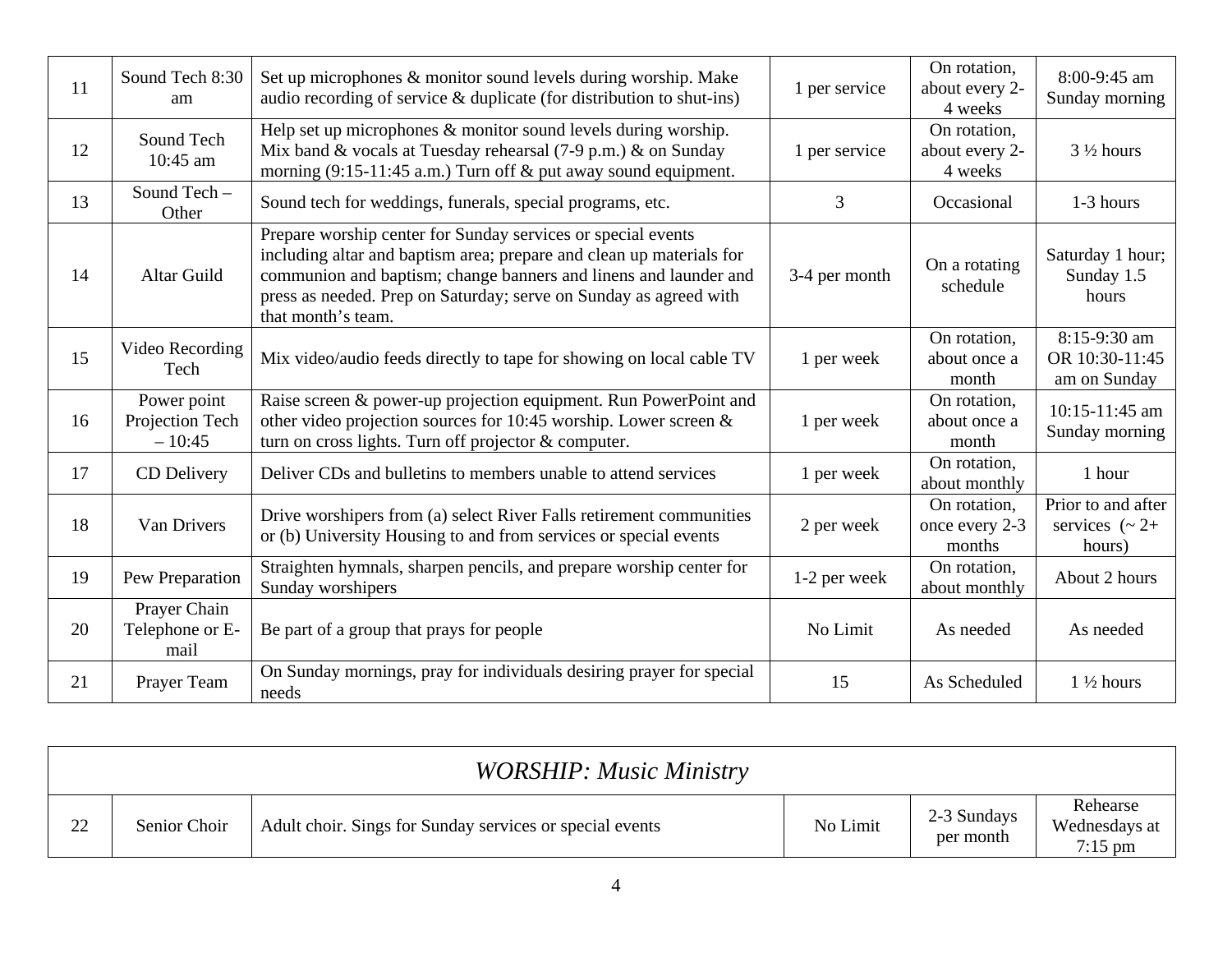| 23 | New Directions<br><b>Band/Singers</b> | Contemporary Worship Band: Play instruments and/or sing for 10:45<br>worship or special events.             |          | Teams rotate<br>as scheduled | $3\frac{1}{2}$ hours                           |
|----|---------------------------------------|-------------------------------------------------------------------------------------------------------------|----------|------------------------------|------------------------------------------------|
| 24 | <b>Bell Choir</b>                     | Play handbells for Sunday service or special events                                                         | No Limit | About<br>monthly             | Rehearse<br>Wednesdays at<br>$5:30 \text{ pm}$ |
| 25 | Children's<br>Music                   | Lead or assist with children's music at openings, special programs, and<br>when they sing at Sunday worship |          | Weekly                       | 30 minutes                                     |
| 26 | Accompanists                          | Play for choirs or individuals for special music at services or special<br>events                           | No Limit | Weekly (as<br>scheduled)     | Rehearse on<br>your own,<br>Sunday service     |
| 27 | Audio/Visual<br>Maintenance           | Set up AV equipment that is needed during the week and assist in<br>maintenance of equipment                |          | Weekly                       | 5-10 a month                                   |

|    | <b>CONNECT MINISTRIES: Congregational Life and Care</b> |                                                                                                                                     |                |                                            |                             |  |  |  |  |
|----|---------------------------------------------------------|-------------------------------------------------------------------------------------------------------------------------------------|----------------|--------------------------------------------|-----------------------------|--|--|--|--|
| 28 | Small Group<br>Leader/Host/Helper                       | Develop a team to conduct life-changing meetings, shepherd the<br>members of your group, reach new people, and serve others         | 40             | Weekly (or as<br>scheduled)                | 3 Hours                     |  |  |  |  |
| 29 | <b>Pot Luck Dinners</b>                                 | Coordinate event, recruit members to set up and clean up, find<br>appropriate entertainment.                                        | $8-10$         | 2 a year                                   | 6 Hours                     |  |  |  |  |
| 30 | Prime Time (50+<br>age group)                           | Serve on a committee to plan monthly events                                                                                         | $6 - 8$        | Spring and fall                            | 4 hours                     |  |  |  |  |
| 31 | Coffee Server 7:45-<br>9:30                             | Pick up donuts, make coffee, set out cups, water glasses, make juice<br>and refill as needed. Can set up on Saturday if you desire. | 2 per week     | On rotation,<br>about every 2-<br>4 months | 2 hours                     |  |  |  |  |
| 32 | Coffee Server 9:30-<br>11:00                            | Refill supplies and food as needed. Wash dishes and clean up kitchen<br>and Fellowship Hall                                         | $\mathfrak{D}$ | On rotation,<br>about every 2-<br>4 months | 2 hours                     |  |  |  |  |
| 33 | <b>Medical Drivers</b>                                  | Drive members to medical appointments                                                                                               | $6 - 8$        | As needed                                  | Varies                      |  |  |  |  |
|    | Casserole Group                                         | Provide meals for Ezekiel or community families in crisis                                                                           | No Limit       | As needed                                  | Time it takes to<br>prepare |  |  |  |  |
| 34 | <b>Library Ministry</b>                                 | Serve on a team to select and process books for the church library                                                                  | No Limit       | Once a month                               | 3 hours                     |  |  |  |  |
| 36 | <b>Ecumenical Giving</b><br>Tree Program                | Help with sorting of gifts for needy families.                                                                                      | No Limit       | Once a year                                | Varies                      |  |  |  |  |
| 37 | Men's Breakfast<br>Group                                | Join with other men from community churches for Bible Study on<br>Saturday mornings.                                                | No limit       | Weekly                                     | 2 hours                     |  |  |  |  |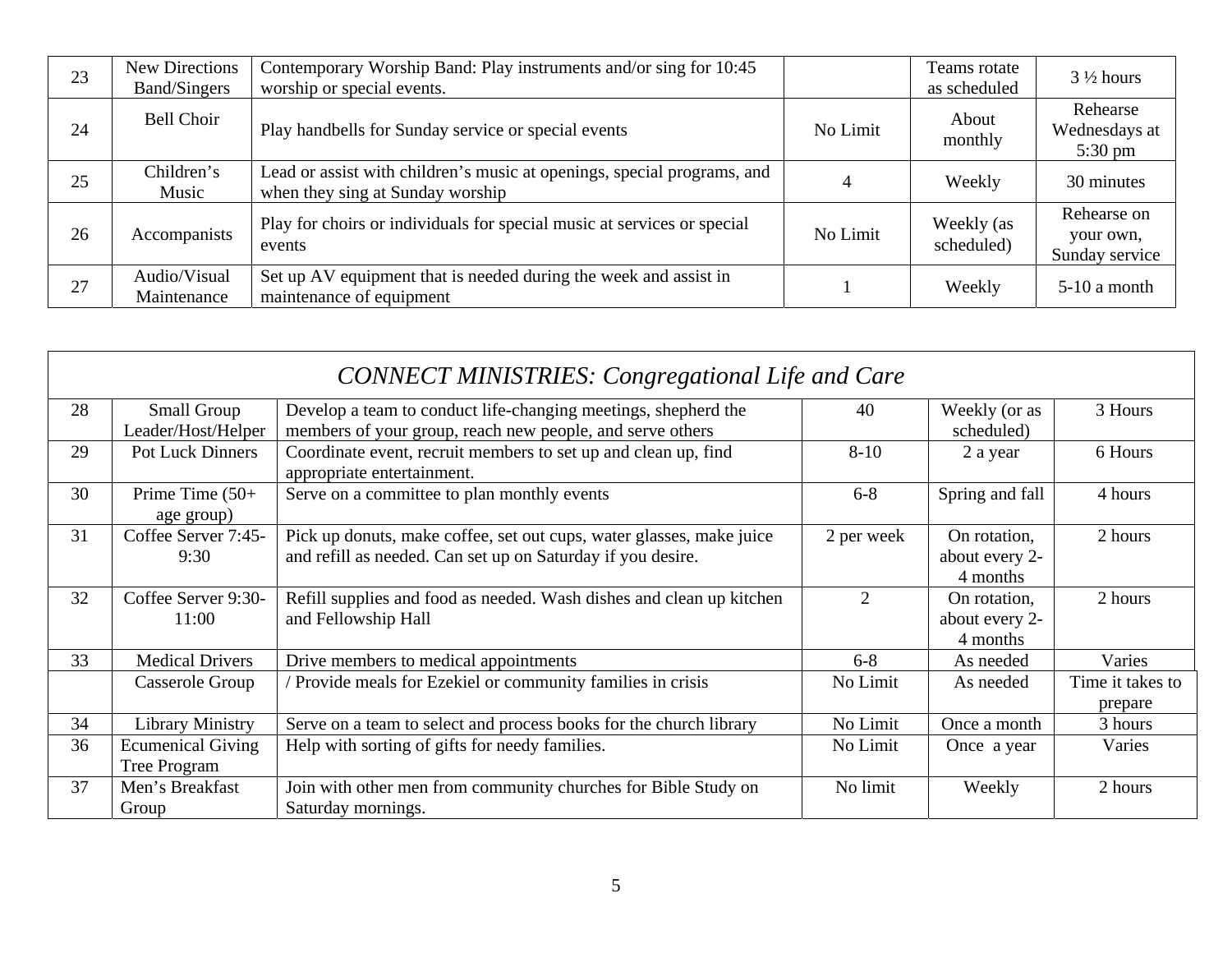| <b>CONNECT: Women's Ministry (WELCA)</b> |                                                  |                                                                                                                                                                                                                   |              |               |             |  |  |  |
|------------------------------------------|--------------------------------------------------|-------------------------------------------------------------------------------------------------------------------------------------------------------------------------------------------------------------------|--------------|---------------|-------------|--|--|--|
| 38                                       | <b>Sunshine Cards</b>                            | Send get well, sympathy, and cards for similar occasions to members<br>of the congregation (cards and postage provided)                                                                                           | 12           | As needed     | 1 month     |  |  |  |
| 39                                       | Mother/<br>Daughter/<br>Sister/Friend<br>Event   | Plan Mother/Daughter/Sister/Friend event (early in May)                                                                                                                                                           | $2 - 5$      | Once per year | 20 hours    |  |  |  |
| 40                                       | Christmas Lefse<br>Baking-Prep                   | Preparing potatoes the night before lefse baking                                                                                                                                                                  | 10           | Once per year | 5 hours     |  |  |  |
| 41                                       | Christmas Lefse<br><b>Baking</b>                 | Lefse baking at the church (expert instruction provided!)                                                                                                                                                         | 10           | Once per year | 8 hours     |  |  |  |
| 42                                       | <b>Christmas Bake</b><br>Sale Donations/<br>Help | Bake special items and/or package and price baked goods for the<br>bake sale.                                                                                                                                     | No limit     | Once per year | 5 hours     |  |  |  |
| 43                                       | Christmas Tea<br>Help                            | Provide cookies or other goodies for community Christmas tea.<br>Hostess or help at community tea.                                                                                                                | No limit     | Once per year | 4-8 hours   |  |  |  |
| 44                                       | Christmas<br>Cookies for<br>Shut-ins             | Help with baking Christmas cookies (including diabetic cookies),<br>preparing plates of Christmas cookies and delivering to shut-ins.                                                                             | No limit     | Once per year | As needed   |  |  |  |
| 45                                       | Quilting                                         | Provide new and used materials for quilts. Prepare quilt tops<br>(materials provided) at home or at church. Tie quilts with others (no<br>experience required)                                                    | No limit     | As arranged   | As arranged |  |  |  |
| 46                                       | Kitchen Care                                     | Serve on a committee to keep the kitchen in order to best serve the<br>congregation                                                                                                                               | 5            | As needed     | As needed   |  |  |  |
| 47                                       | <b>Funeral Serving</b><br>and Food<br>Donation   | Bring a cake to the lunch or reception. Assist in serving the funeral<br>lunch or reception. Serve on a committee to assist the family's use of<br>the church's accommodations in serving the lunch or reception. | Lots!        | As needed     | As needed   |  |  |  |
| 48                                       | <b>Sewing Projects</b>                           | Help with special sewing projects                                                                                                                                                                                 | No limit     | As needed     | As needed   |  |  |  |
| 49                                       | Prayer Shawl                                     | Knit prayer shawls to be given to individuals in need of special<br>prayer                                                                                                                                        | 8-12 or more | As arranged   | As needed   |  |  |  |

|    |                                    | <b>GROW: Children and Youth Ministry</b>      |          |             |                                              |
|----|------------------------------------|-----------------------------------------------|----------|-------------|----------------------------------------------|
| 50 | <b>Sunday Teacher</b><br>or Helper | Teach or help with a class for Sunday School. | No Limit | School year | $\frac{1}{1}$ 5 hrs./Sun.,<br>plus prep time |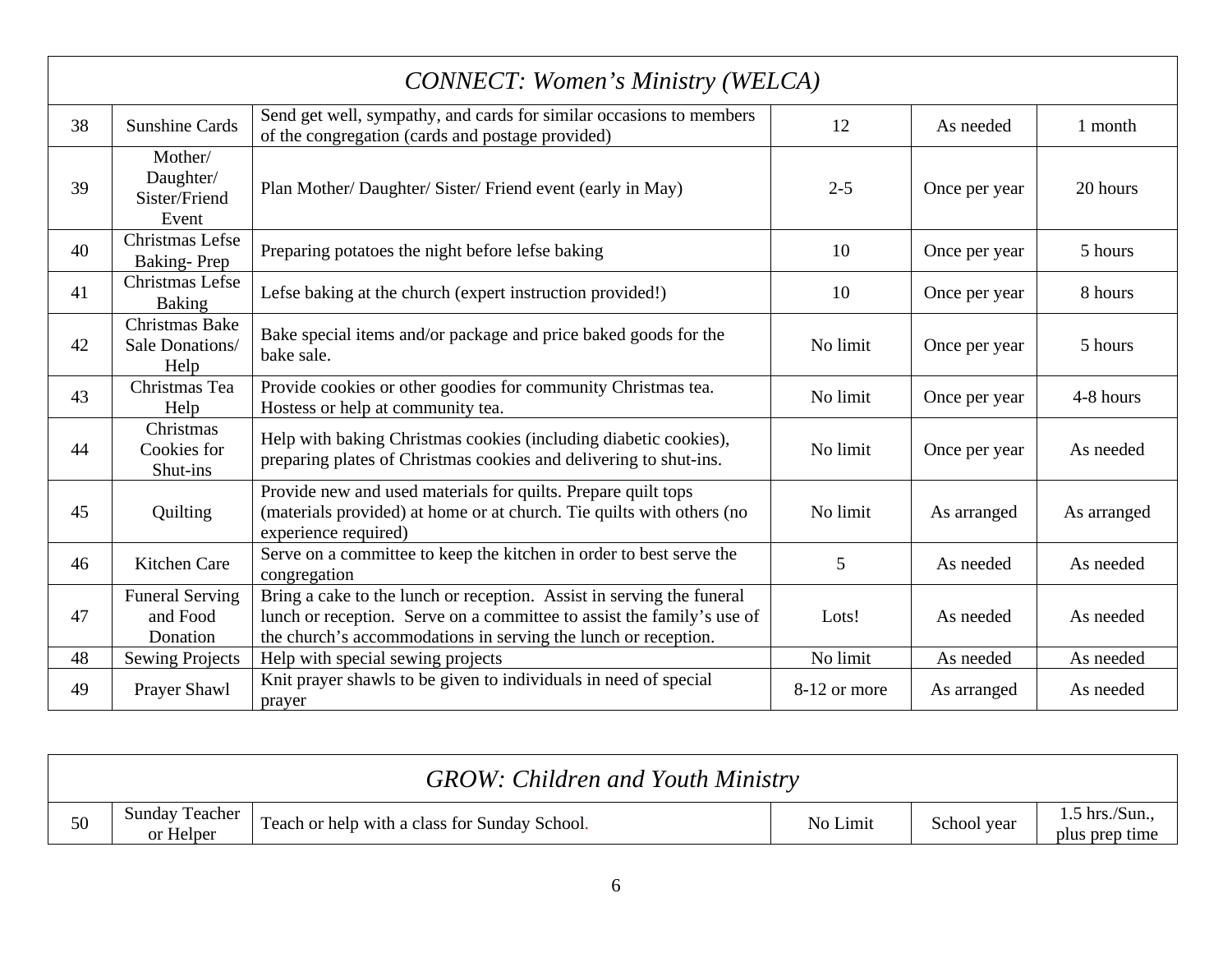| 51 | Confirmation<br>Teacher or<br>Helper         | Teach or help with a class for Confirmation                                                                                                                                                                    | No Limit     | School year                       | $1.5$ hrs/Wed.<br>plus prep time |
|----|----------------------------------------------|----------------------------------------------------------------------------------------------------------------------------------------------------------------------------------------------------------------|--------------|-----------------------------------|----------------------------------|
| 52 | <b>Vacation Bible</b><br>School Helper       | Take small groups of children from station to station, teach classes at<br>stations, help camp leaders as needed                                                                                               | No Limit     | One full week<br>in summer        | 3 hours                          |
| 53 | Nursery<br>Attendant 8:30                    | Supervise children in nursery during Sunday 8:30 services                                                                                                                                                      | 2 per week   | About once<br>every 2<br>months   | $8:15 - 9:35$                    |
| 54 | Nursery<br>Attendant 10:45                   | Supervise children in nursery during Sunday 10:45 services                                                                                                                                                     | 2 per week   | About once<br>every 2<br>months   | $10:30 - 11:50$                  |
| 55 | Nursery<br>Attendant -<br>Other              | Supervise children in nursery during classes or special events                                                                                                                                                 | As needed    | About once<br>every 2<br>months   | $\sim$ 2 hours                   |
| 56 | <b>High School</b><br><b>Youth Assistant</b> | Lead or assist discussions, activities, or trips with High School<br>students.                                                                                                                                 | No limit     | Varies                            | Varies                           |
| 57 | Scholarship<br>Committee                     | Serve on a team to award Ezekiel's two scholarships                                                                                                                                                            | $3 - 5$      | Yearly                            | 5-8 hours                        |
| 58 | Wednesday<br>Night Meal                      | Teams choose Wednesday dates from Sept. - April when they will<br>prepare a light meal for youth & parents who attend faith education<br>classes from 6-8 p.m. but are unable to have a meal before attending. | 1-3 per team | Throughout<br>Faith Ed.<br>Season | 2 hours                          |
| 59 | <b>Rotary Breakfast</b><br>Helper            | Help prepare, serve & clean up breakfast on Tuesday mornings from<br>6-8 a.m. All proceeds go to Children's & Youth Ministry.                                                                                  | No limit     | Your choice as<br>needed          | 2 hours                          |

|    |                       | <b>SERVE: MISSIONS</b>                                             |                |               |                   |
|----|-----------------------|--------------------------------------------------------------------|----------------|---------------|-------------------|
| 60 | House of              | Load clothing, go to House of Charity in Minneapolis, help serve a | 5-10 each time | Once every    | 6 hours each time |
|    | <b>Charity Visits</b> | meal prepared by their staff, return home.                         |                | three months. |                   |
| 61 | $4th$ Tues.           | Help supply and/or prepare food for Tuesday Banquets at St.        | 2-4 each time  | 3-4 times per | 1-2 Hours per     |
|    | <b>Banquets</b>       | Bridget's Church. Help clean up after the banquet. Work with       |                | year as       | shift.            |
|    |                       | coordinator, Maureen Paulson                                       |                | scheduled     |                   |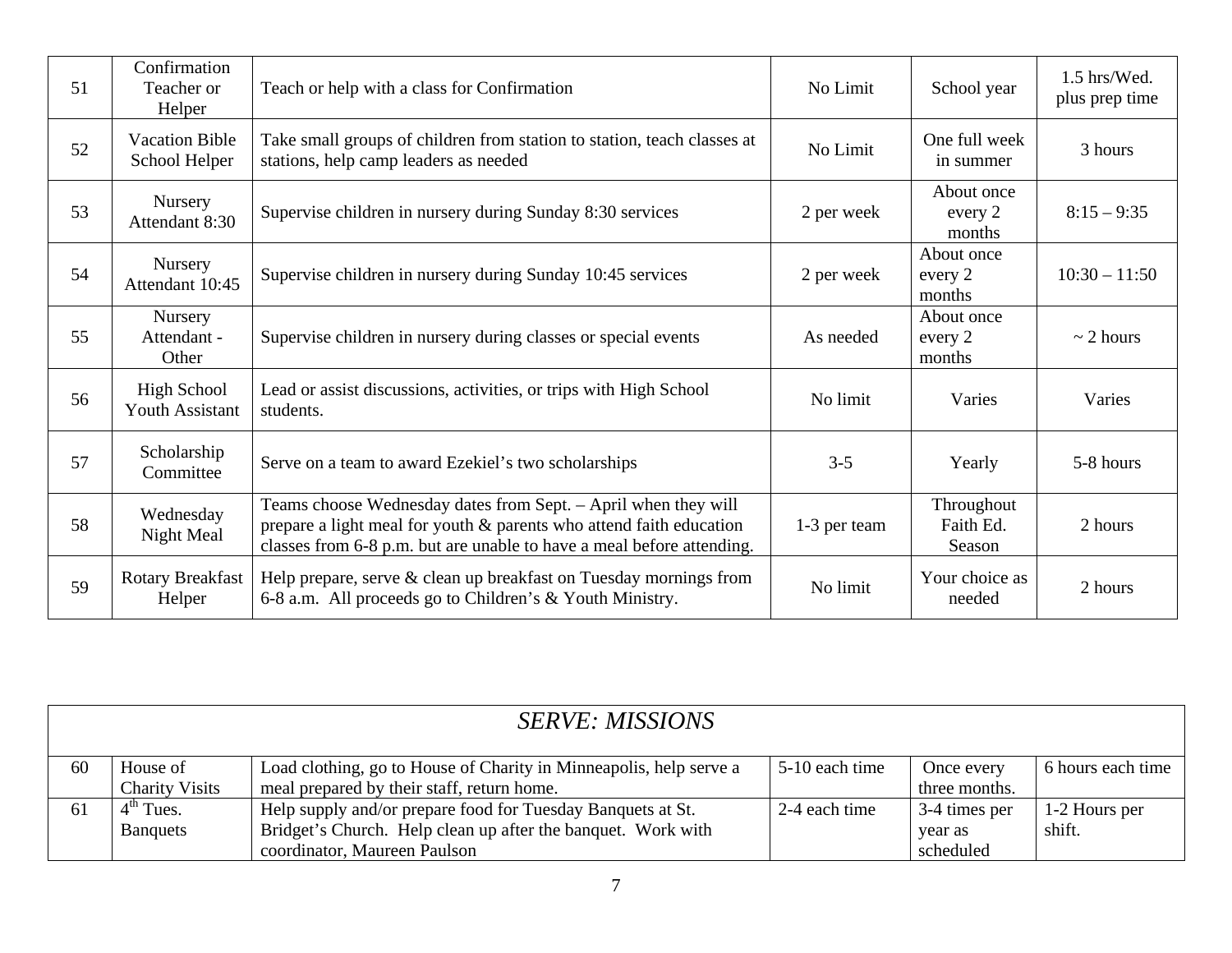| 62 | <b>Grace Place</b> | Food is prepared at home and brought to Grace Place in Somerset,    | 2-4 each time | Once or more/  | Cooking time and |
|----|--------------------|---------------------------------------------------------------------|---------------|----------------|------------------|
|    | meals.             | WI. We split up the meal components so several people work on one   |               | year.          | drive/ride to    |
|    |                    | meal. Work with Ezekiel coordinator, Lois Michaelson. (We are       |               |                | Somerset and to  |
|    |                    | involved $4th$ Tues of 7 months/year.)                              |               |                | serve the meal.  |
| 63 | Our Neighbor's     | There are many opportunities to serve for this new service in River | No limit      | Your choice as | 1-3 hours        |
|    | Place              | Falls – guest coordinator, closet and storage room organizer, meal  |               | needed         |                  |
|    |                    | preparation and serving, etc. See their website at:                 |               |                |                  |
|    |                    | http://ourneighborsplace.org/volunteer-opportunities/               |               |                |                  |
| 64 | River Falls Food   | Sort contributions of food and stock food pantry shelves. Assist    | No limit      | Your choice as | 1-3 hours        |
|    | Pantry             | customers who come to receive food from the food pantry (222 N.     |               | needed         |                  |
|    |                    | Main St - 715-425-6880)                                             |               |                |                  |

|    | <b>SERVE: Visitation Ministry</b>                         |                                                                                              |                |             |                            |  |  |  |  |  |
|----|-----------------------------------------------------------|----------------------------------------------------------------------------------------------|----------------|-------------|----------------------------|--|--|--|--|--|
| 65 | Playing Organ/<br>Piano                                   | Playing for worship services at Kinnic Home and Lutheran Home                                | 4              | Once a week | 2 hours                    |  |  |  |  |  |
| 66 | Eucharistic<br>Minister                                   | Providing communion monthly for home bound and nursing home<br>residents                     | $5 - 10$       | As needed   | 30 minutes each<br>call    |  |  |  |  |  |
| 67 | Lutheran Home<br>and Kinnic Long<br>Term Care<br>Services | Inviting residents and attending services with residents at the Kinnic<br>and Lutheran Homes | $\overline{4}$ | Once a week | 2 hours                    |  |  |  |  |  |
| 68 | Bible Study at<br>Our House                               | Lead or assist with Bible study at Our House retirement community                            |                | As needed   | $2$ hours + prep.          |  |  |  |  |  |
| 69 | "Buddies"<br>(Phone)<br>Contacts)                         | Telephoning disabled and older members who live alone                                        | As needed      | As needed   | 15 minutes each<br>morning |  |  |  |  |  |

| <b>SERVE: Property Ministry</b> |                      |                                                                                                                    |          |           |                        |  |  |
|---------------------------------|----------------------|--------------------------------------------------------------------------------------------------------------------|----------|-----------|------------------------|--|--|
| 70                              | Make Faith<br>Chests | Faith chests are given to every baby baptized at Ezekiel. Materials,<br>instructions, and expert supervision given | $1 - 5$  | As needed | As needed 6-8<br>hours |  |  |
|                                 | Lawn Mowing          | Be a part of a team for lawn mowing                                                                                | No Limit | As needed | As needed              |  |  |